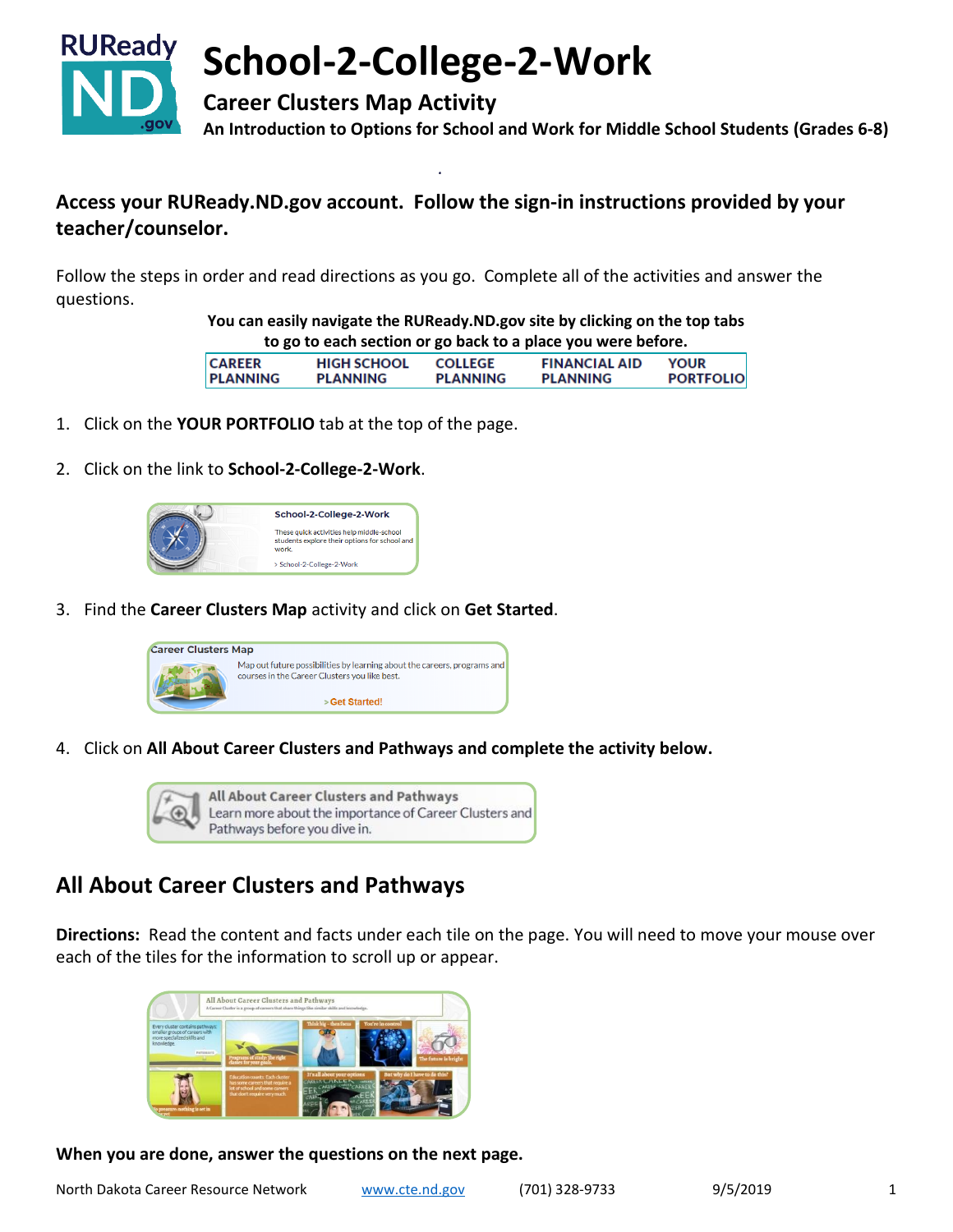- 1. Every cluster contains pathways: smaller groups of careers with more specialized
- $and$ 2. List two things you learned about the Career Clusters and Pathways from the tiles on the **All About Career** 
	- 1. \_\_\_\_\_\_\_\_\_\_\_\_\_\_\_\_\_\_\_\_\_\_\_\_\_\_\_\_\_\_\_\_\_\_\_\_\_\_\_\_\_\_\_\_\_\_\_\_\_\_\_\_\_\_\_\_\_\_\_\_\_\_\_\_\_\_\_\_\_\_\_\_\_\_\_\_  $2.$

Click the **Continue** button at the bottom of the screen when you have completed the above questions.

# **Career Clusters – How and Why**

**Clusters and Pathways** page:

**Directions:** Read the **How?** and **Why?** at the top of the Career Clusters Map page.



**You are now ready to explore Career Clusters and learn about possible careers, programs, and courses!**

- 3. You will find 16 Career Clusters boxes. **Choose the top three Career Clusters that interest you:**
	- 1. \_\_\_\_\_\_\_\_\_\_\_\_\_\_\_\_\_\_\_\_\_\_\_\_\_\_\_\_\_\_\_\_\_\_\_\_\_\_\_\_\_\_\_\_\_\_\_\_\_\_\_\_\_\_\_\_\_\_\_\_\_\_\_\_\_\_\_\_\_\_\_\_\_\_\_\_  $2.$ 3. \_\_\_\_\_\_\_\_\_\_\_\_\_\_\_\_\_\_\_\_\_\_\_\_\_\_\_\_\_\_\_\_\_\_\_\_\_\_\_\_\_\_\_\_\_\_\_\_\_\_\_\_\_\_\_\_\_\_\_\_\_\_\_\_\_\_\_\_\_\_\_\_\_\_\_\_

**Answer the questions on the next page about the Career Clusters you chose.**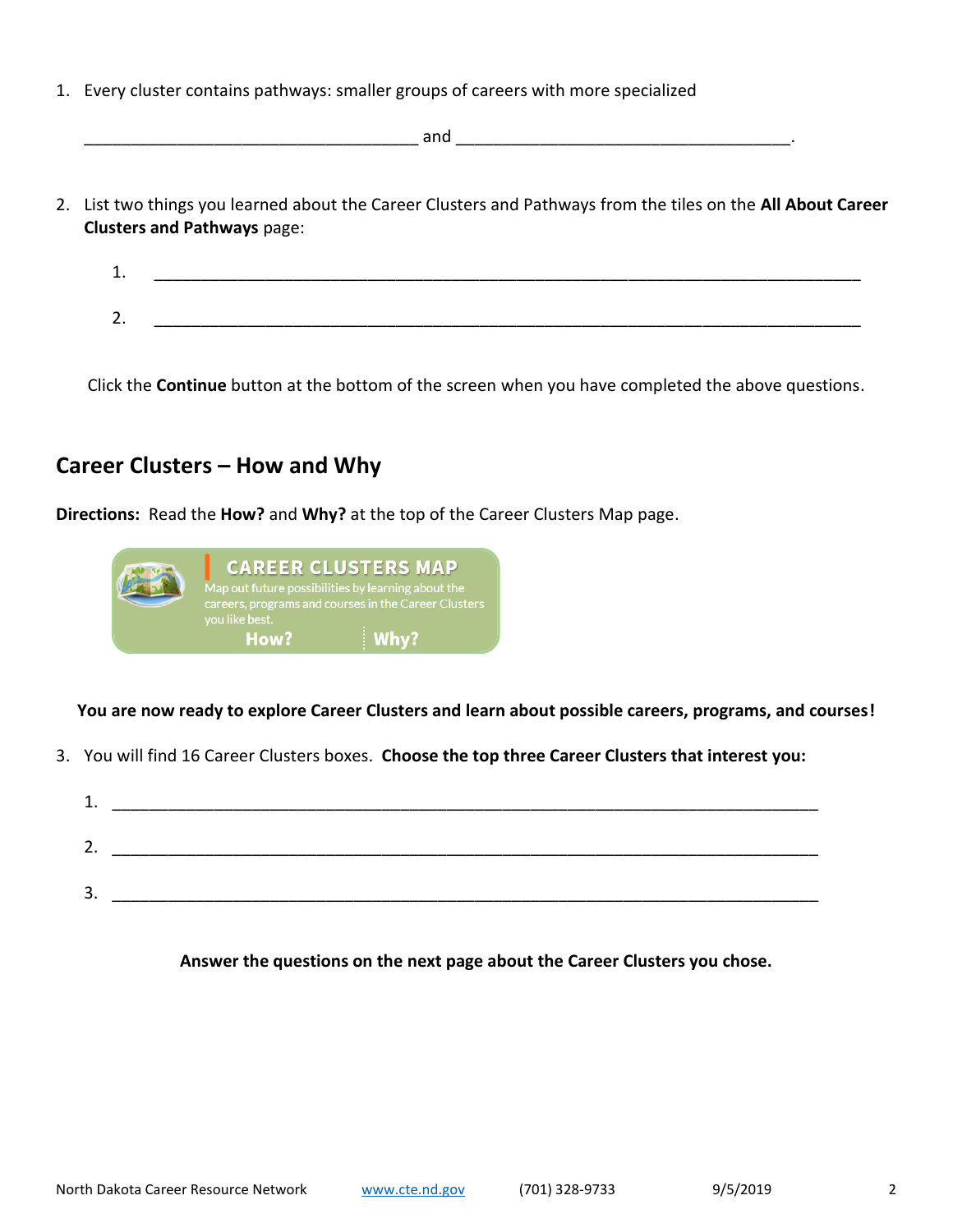#### **The first Career Cluster I am exploring is:**

| 1. What is the job outlook for this cluster?     |
|--------------------------------------------------|
| 2. List the sample programs that interest you:   |
| 3. List the sample careers that interest you:    |
| 4. How many pathways are there for this cluster: |
| 5. List all of the pathways for this cluster:    |

### **The second Career Cluster I am exploring is:**

- 1. What is the **job outlook** for this cluster?
- 2. List the sample **programs** that interest you:
- 3. List the sample **careers** that interest you:

4. How many **pathways** are there for this cluster?

5. List all of the pathways for this cluster:

### **The third Career Cluster I am exploring is:**

|  | 1. What is the job outlook for this cluster? |  |  |  |  |  |
|--|----------------------------------------------|--|--|--|--|--|
|--|----------------------------------------------|--|--|--|--|--|

- 2. List the sample programs that interest you:
- 3. List the sample careers that interest you:
- 4. How many pathways are there for this cluster?
- 5. List all of the pathways for this cluster:

When you have completed the questions about each Career Cluster, write a sentence about the Career Cluster you like most and what makes it appealing to you:

\_\_\_\_\_\_\_\_\_\_\_\_\_\_\_\_\_\_\_\_\_\_\_\_\_\_\_\_\_\_\_\_\_\_\_\_\_\_\_\_\_\_\_\_\_\_\_\_\_\_\_\_\_\_\_\_\_\_\_\_\_\_\_\_\_\_\_\_\_\_\_\_\_\_\_\_\_\_\_\_\_\_\_\_\_\_

\_\_\_\_\_\_\_\_\_\_\_\_\_\_\_\_\_\_\_\_\_\_\_\_\_\_\_\_\_\_\_\_\_\_\_\_\_\_\_\_\_\_\_\_\_\_\_\_\_\_\_\_\_\_\_\_\_\_\_\_\_\_\_\_\_\_\_\_\_\_\_\_\_\_\_\_\_\_\_\_\_\_\_\_\_\_